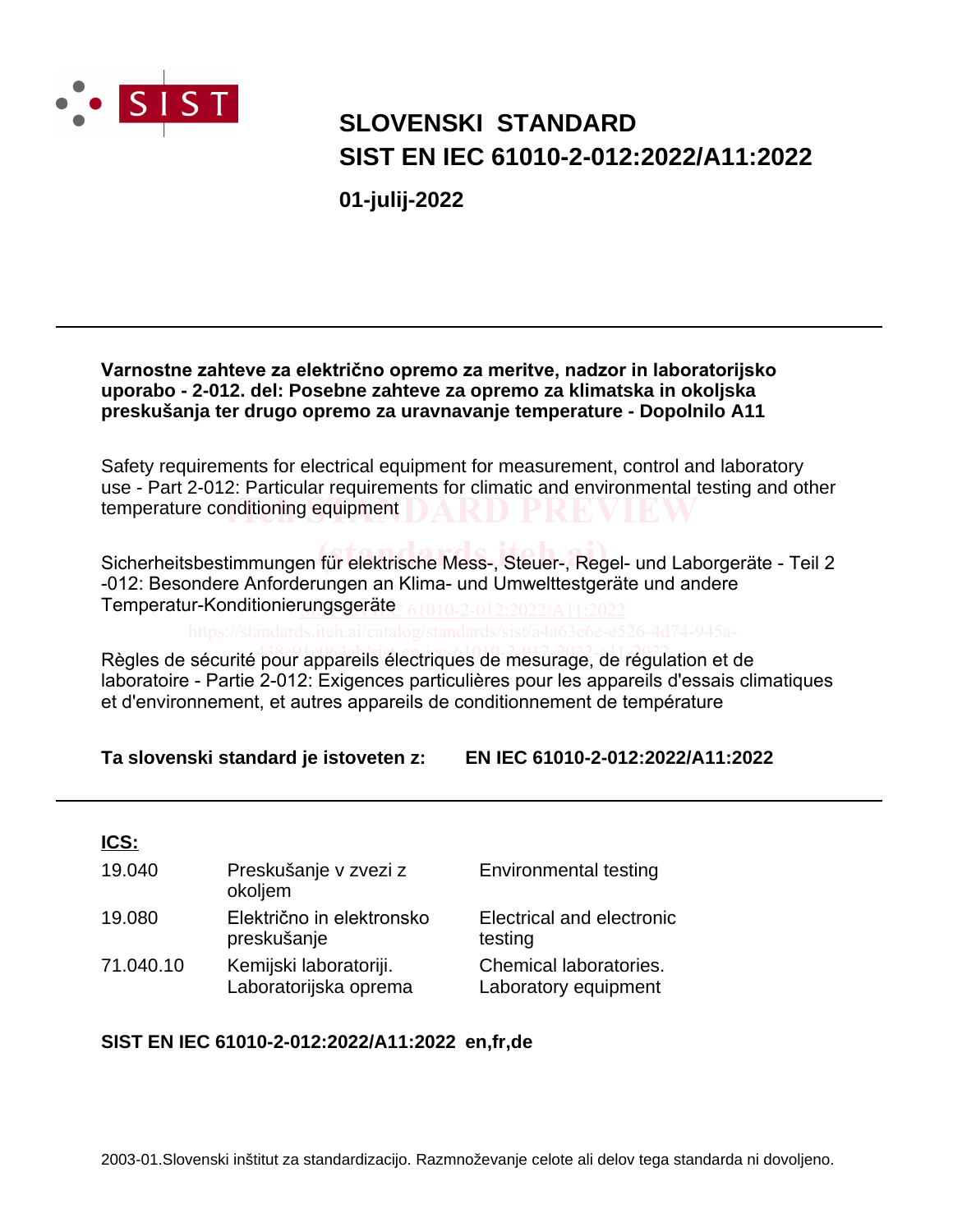**SIST EN IEC 61010-2-012:2022/A11:2022**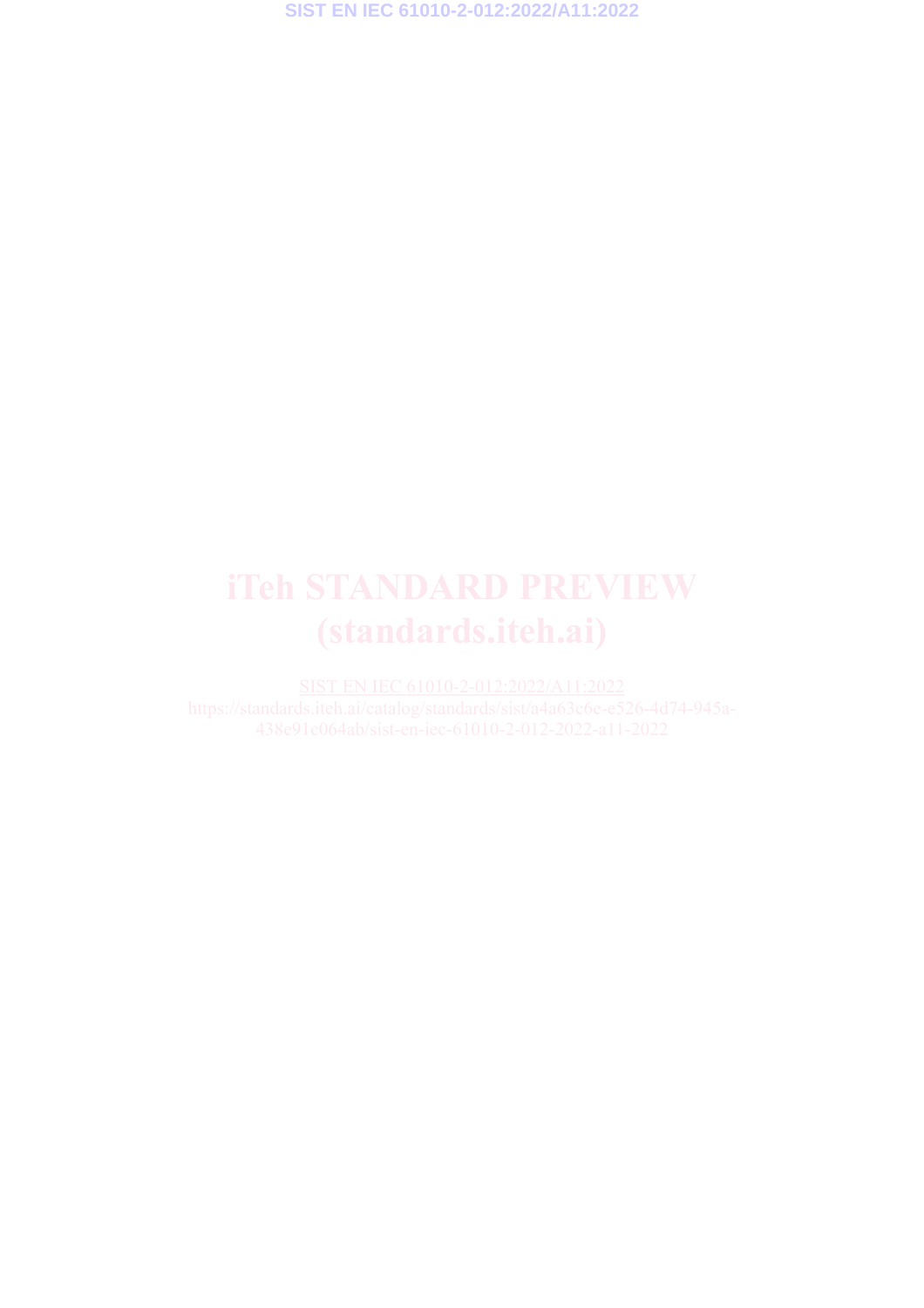#### **SIST EN IEC 61010-2-012:2022/A11:2022**

# EUROPEAN STANDARD NORME EUROPÉENNE EUROPÄISCHE NORM

# **EN IEC 61010-2- 012:2022/A11**

April 2022

ICS 19.080

English Version

## Safety requirements for electrical equipment for measurement, control and laboratory use - Part 2-012: Particular requirements for climatic and environmental testing and other temperature conditioning equipment

Règles de sécurité pour appareils électriques de mesurage, de régulation et de laboratoire - Partie 2-012: Exigences particulières pour les appareils d'essais climatiques et d'environnement, et autres appareils de conditionnement de température

 Sicherheitsbestimmungen für elektrische Mess-, Steuer-, Regel- und Laborgeräte - Teil 2-012: Besondere Anforderungen an Klima- und Umwelttestgeräte und andere Temperatur-Konditionierungsgeräte

.<br>This amendment A11 modifies the European Standard EN IEC 61010-2-012:2022; it was approved by CENELEC on 2022-03-28<br>CENELEC members are bound to comply with the CEN/CENELEC Internal Regulations which stipulate the condit CENELEC members are bound to comply with the CEN/CENELEC Internal Regulations which stipulate the conditions for giving this amendment the status of a national standard without any alteration.

## amenoment the status or a national standard without any alteration.<br>Up-to-date lists and bibliographical references concerning such national standards may be obtained on application to the CEN-CENELEC Management Centre or to any CENELEC member.

This amendment exists in three official versions (English, French, German). A version in any other language made by translation under the SIST EN IEC 61010-2-012:2022/A11:2022 This amendment exists in three official versions (English, French, German). A version in any other language made by translation under the<br>responsibility of a CENELEC member into its own language and notified to the CEN-CEN the official versions. 438e91c064ab/sist-en-iec-61010-2-012-2022-a11-2022

CENELEC members are the national electrotechnical committees of Austria, Belgium, Bulgaria, Croatia, Cyprus, the Czech Republic, Denmark, Estonia, Finland, France, Germany, Greece, Hungary, Iceland, Ireland, Italy, Latvia, Lithuania, Luxembourg, Malta, the Netherlands, Norway, Poland, Portugal, Republic of North Macedonia, Romania, Serbia, Slovakia, Slovenia, Spain, Sweden, Switzerland, Turkey and the United Kingdom.



European Committee for Electrotechnical Standardization Comité Européen de Normalisation Electrotechnique Europäisches Komitee für Elektrotechnische Normung

**CEN-CENELEC Management Centre: Rue de la Science 23, B-1040 Brussels**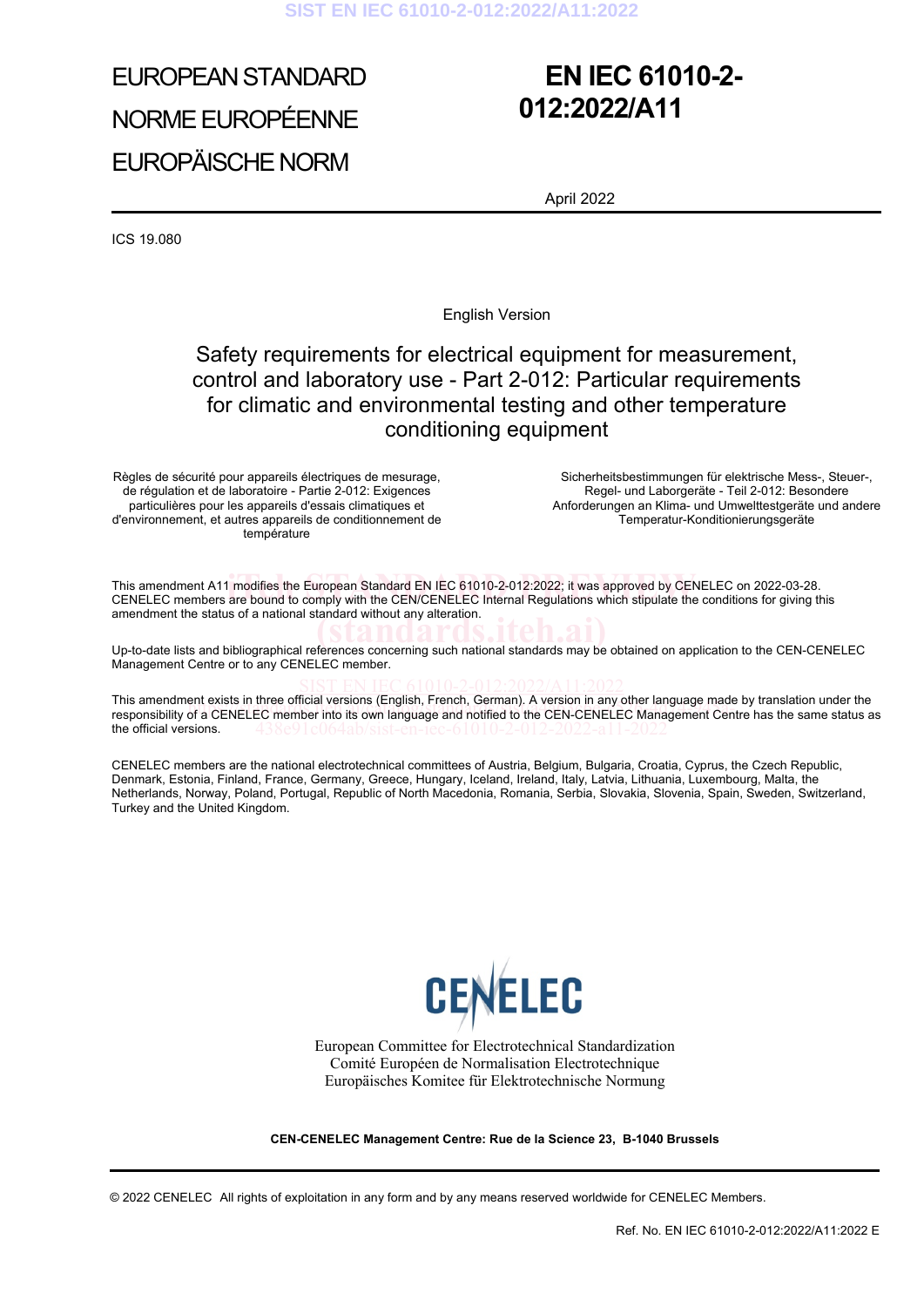## **Contents**

| $\blacktriangleleft$    |                                                                                                                                                                |
|-------------------------|----------------------------------------------------------------------------------------------------------------------------------------------------------------|
| $\mathbf{2}$            |                                                                                                                                                                |
| 3                       | Modifications to Clause 11, "Protection against HAZARDS from fluids and solid                                                                                  |
| $\overline{\mathbf{4}}$ | Modification to Annex CC, "Safety requirements for components and piping" 5                                                                                    |
| 5                       | Addition of Annex ZA, "Normative references to international publications with                                                                                 |
|                         | Annex ZA (normative) Normative references to international publications with their                                                                             |
| 6                       | Addition of Annex ZZ, "Relationship between this European standard and the<br>safety objectives of Directive 2014/35/EU [2014 OJ L96] aimed to be covered"  13 |
|                         | Annex ZZ (informative) Relationship between this European standard and the safety<br>objectives of Directive 2014/35/EU [2014 OJ L96] aimed to be covered 14   |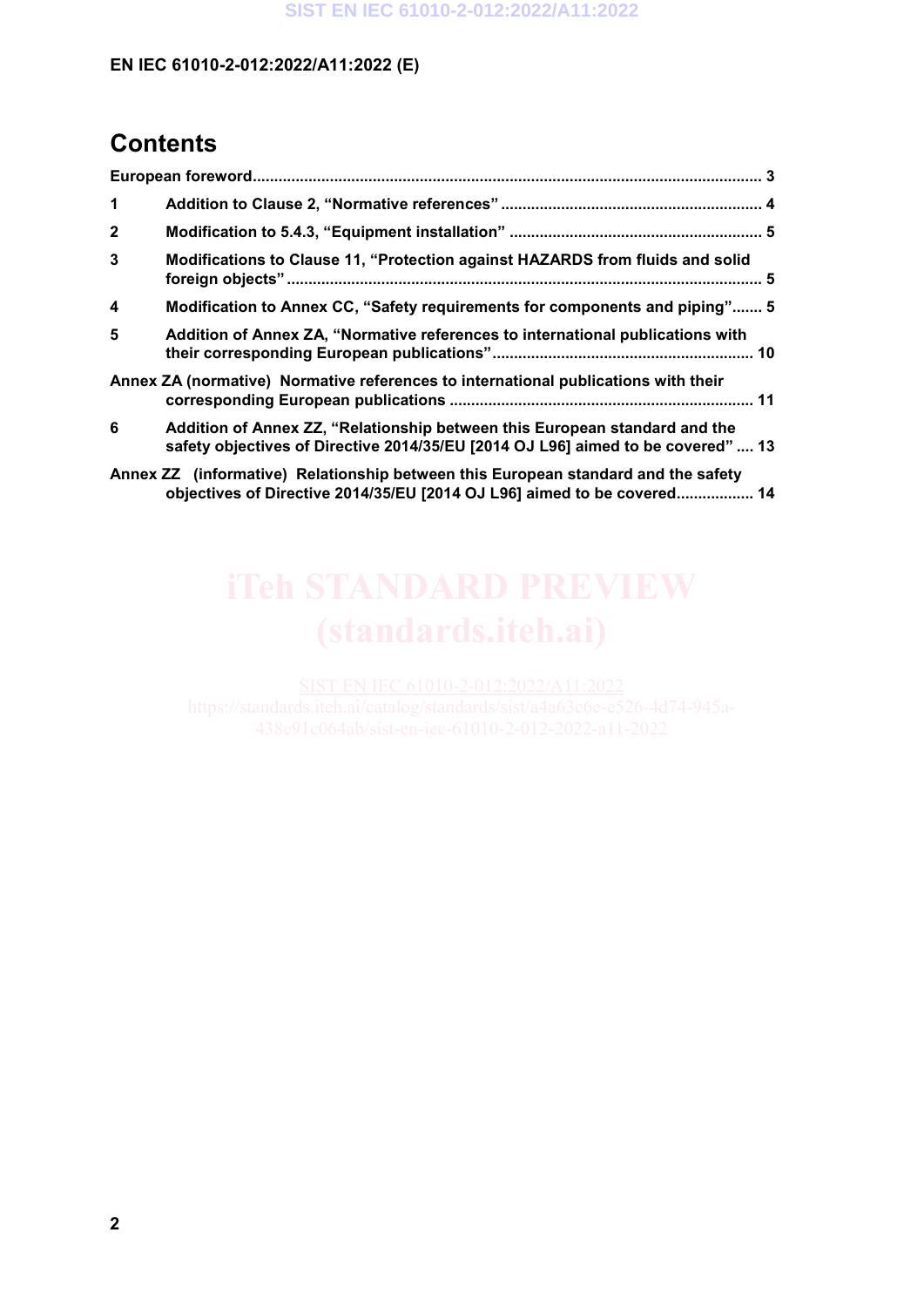## **European foreword**

This document (EN IEC 61010-2-012:2022/A11:2022) has been prepared by CLC/TC 66X "Safety of measuring, control, and laboratory equipment".

The following dates are fixed:

| $\bullet$ | latest date by which this document has to be $(dop)$ 2023–03–28<br>implemented at national level by publication of<br>an identical national standard or by<br>endorsement |  |
|-----------|---------------------------------------------------------------------------------------------------------------------------------------------------------------------------|--|
|           | latest date by which the national standards (dow) 2025–03–28<br>conflicting with this document have to be<br>withdrawn                                                    |  |

Attention is drawn to the possibility that some of the elements of this document may be the subject of patent rights. CENELEC shall not be held responsible for identifying any or all such patent rights.

This document amends EN IEC 61010-2-012:2022.

This document has been prepared under a Standardization Request given to CENELEC by the European Commission and the European Free Trade Association, and supports essential requirements of EU Directive(s) / Regulation(s).

For relationship with EU Directive(s) / Regulation(s), see informative Annex ZZ, which is an integral part<br>of this document. of this document.

Any feedback and questions on this document should be directed to the users' national committee. A **(standards.iteh.ai)** complete listing of these bodies can be found on the CENELEC website.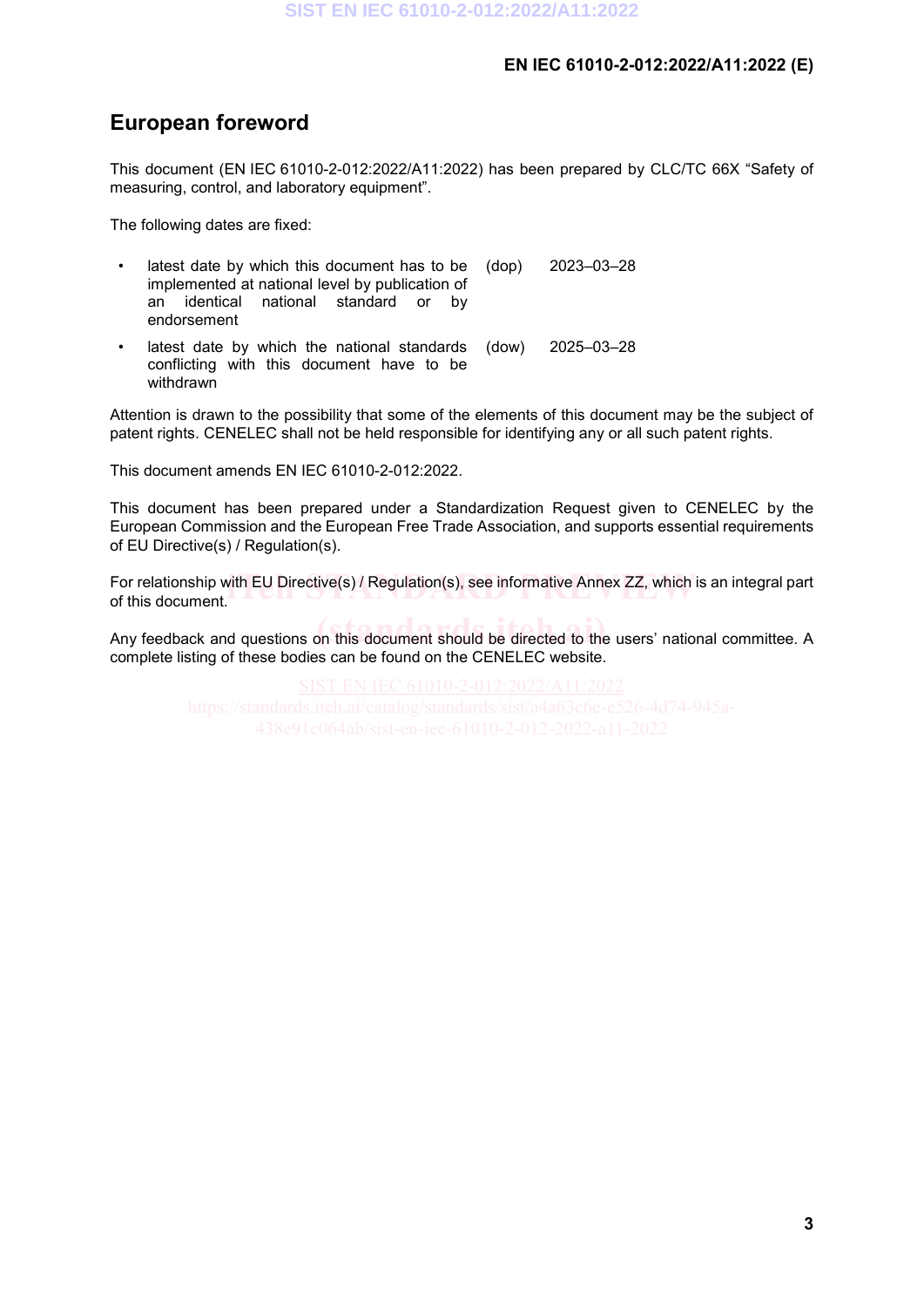#### **1 Addition to Clause 2, "Normative references"**

*Add the following normative references to* Clause 2:

"

EN 809, *Pumps and pump units for liquids - Common safety requirements*

EN 837-1, *Pressure gauges - Part 1: Bourdon tube pressure gauges - Dimensions, metrology, requirements and testing*

EN 837-2, *Pressure gauges - Part 2: Selection and installation recommendations for pressure gauges*

EN 837-3, *Pressure gauges - Part 3: Diaphragm and capsule pressure gauges - Dimensions, metrology, requirements and testing*

EN 1736, *Refrigerating systems and heat pumps - Flexible pipe elements, vibration isolators, expansion joints and non-metallic tubes - Requirements, design and installation*

EN 1779:1999, *Non-destructive testing - Leak testing - Criteria for method and technique selection*

EN 12178, *Refrigerating systems and heat pumps - Liquid level indicating devices - Requirements, testing and marking*

EN 12263, *Refrigerating systems and heat pumps - Safety switching devices for limiting the pressure - Requirements and tests*

EN 12284, *Refrigerating systems and heat pumps - Valves - Requirements, testing and marking* **iTeh STANDARD PREVIEW**

end 12693, *Refrigerating systems and heat pumps - Safety and environmental requirements - Positive* **(in the condition)** *displacement refrigerant compressors*

EN 13136, *Refrigerating systems and heat pumps - Pressure relief devices and their associated piping - Methods for calculation* SIST EN IEC 61010-2-012:2022/A11:2022 Remgerating systems and neat pumps - Pressure relief devices and their assoc<br>ist coloulation 438e91c064ab/sist-en-iec-61010-2-012-2022-a11-2022

EN 13445-1, *Unfired pressure vessels - Part 1: General*

EN 13445-2, *Unfired pressure vessels - Part 2: Materials*

EN 13445-3, *Unfired pressure vessels - Part 3: Design*

EN 13445-4, *Unfired pressure vessels - Part 4: Fabrication*

EN 13445-5, *Unfired pressure vessels - Part 5: Inspection and testing*

EN 13445-6, *Unfired pressure vessels - Part 6: Requirements for the design and fabrication of pressure vessels and pressure parts constructed from spheroidal graphite cast iron*

EN 13445-8, *Unfired pressure vessels - Part 8: Additional requirements for pressure vessels of aluminium and aluminium alloys*

EN 13445-10, *Unfired pressure vessels - Part 10: Additional requirements for pressure vessels of nickel and nickel alloys*

EN 13480-1, *Metallic industrial piping - Part 1: General*

EN 13480-2, *Metallic industrial piping - Part 2: Materials*

EN 13480-3, *Metallic industrial piping - Part 3: Design and calculation*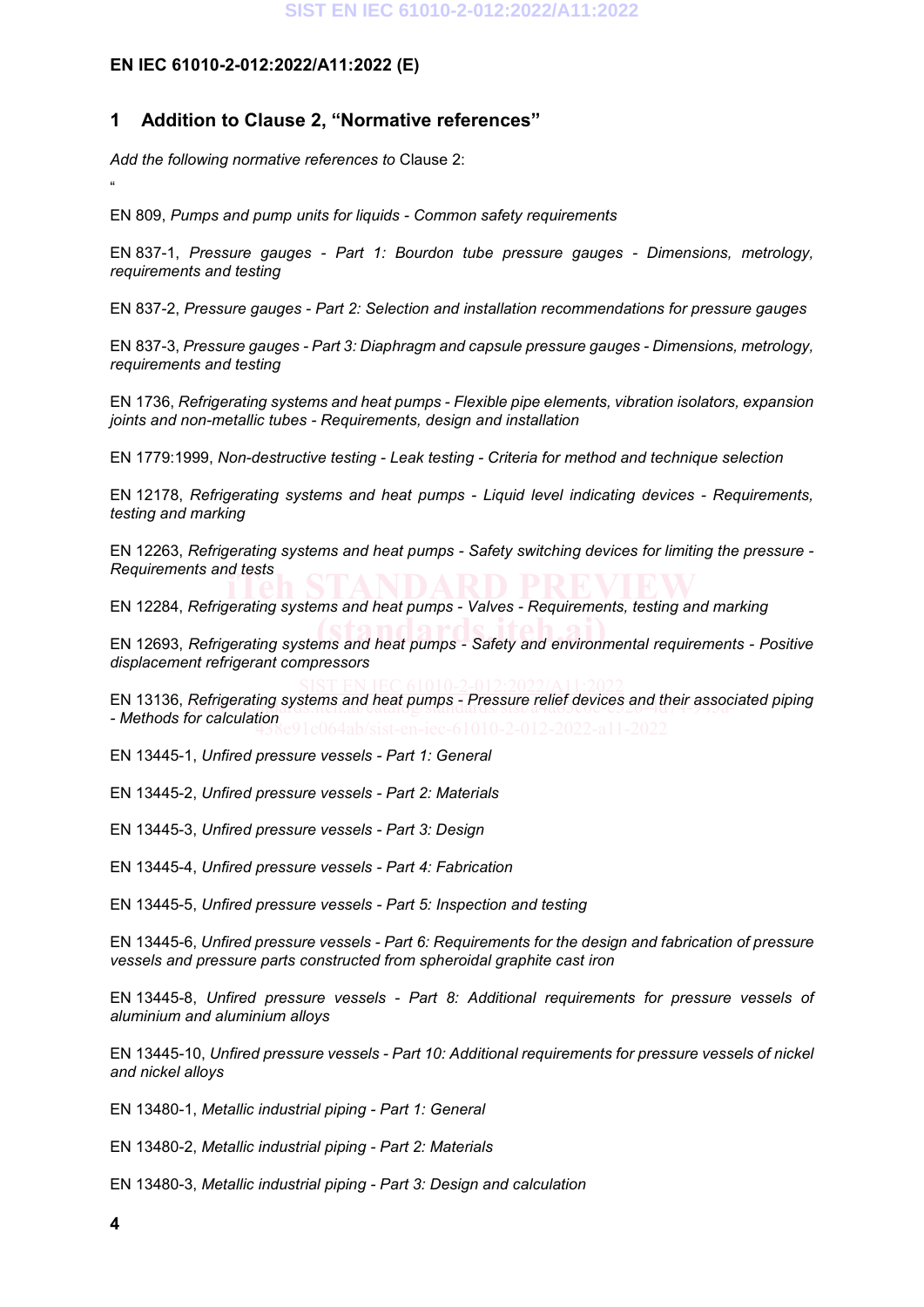EN 13480-4, *Metallic industrial piping - Part 4: Fabrication and installation*

EN 13480-5, *Metallic industrial piping - Part 5: Inspection and testing*

EN 13480-6, *Metallic industrial piping - Part 6: Additional requirements for buried piping*

EN 13480-8, *Metallic industrial piping - Part 8: Additional requirements for aluminium and aluminium alloy piping*

EN 14276-1, *Pressure equipment for refrigerating systems and heat pumps - Part 1: Vessels - General requirements*

EN 14276-2, *Pressure equipment for refrigerating systems and heat pumps - Part 2: Piping - General requirements*

EN 61770, *Electric appliances connected to the water mains - Avoidance of backsiphonage and failure of hose-sets*

IEC 60204-1, *Safety of machinery - Electrical equipment of machines - Part 1: General requirements*

ISO 4126-1, *Safety devices for protection against excessive pressure — Part 1: Safety valves*

ISO 4126-2, *Safety devices for protection against excessive pressure — Part 2: Bursting disc safety devices*

# **2 Modification to 5.4.3, "Equipment installation"**

*Add the following item after n):*

"o) Instructions on the prevention of back-siphonage into potable water systems (see 11.101)" **(standards.iteh.ai)**

#### **3 Modifications to Clause 11, "Protection against HAZARDS from fluids and solid foreign objects"**  $h_{\text{train}}$  https://standards.iteh.ai/catalog/standards/sist/a4a63c6e-e526-4d74-945a-438e91c064ab/sist-en-iec-61010-2-012-2022-a11-2022

*In 11.1, "General", delete the added text after the first conformity statement.*

*Add the following subclause:*

#### "**11.101 Protection of hot and cold water services**

Back-siphonage from the equipment to the potable water services shall be prevented by means meeting the relevant requirements of EN 61770. Attention is drawn to the existence of national and local regulations. If the means are to be provided by the RESPONSIBLE BODY, this shall be stated in the manufacturer's installation instructions.

Conformity is checked by inspection and by examination of the manufacturer's instructions."

#### **4 Modification to Annex CC, "Safety requirements for components and piping"**

*Replace Annex CC by the following text:*

*"*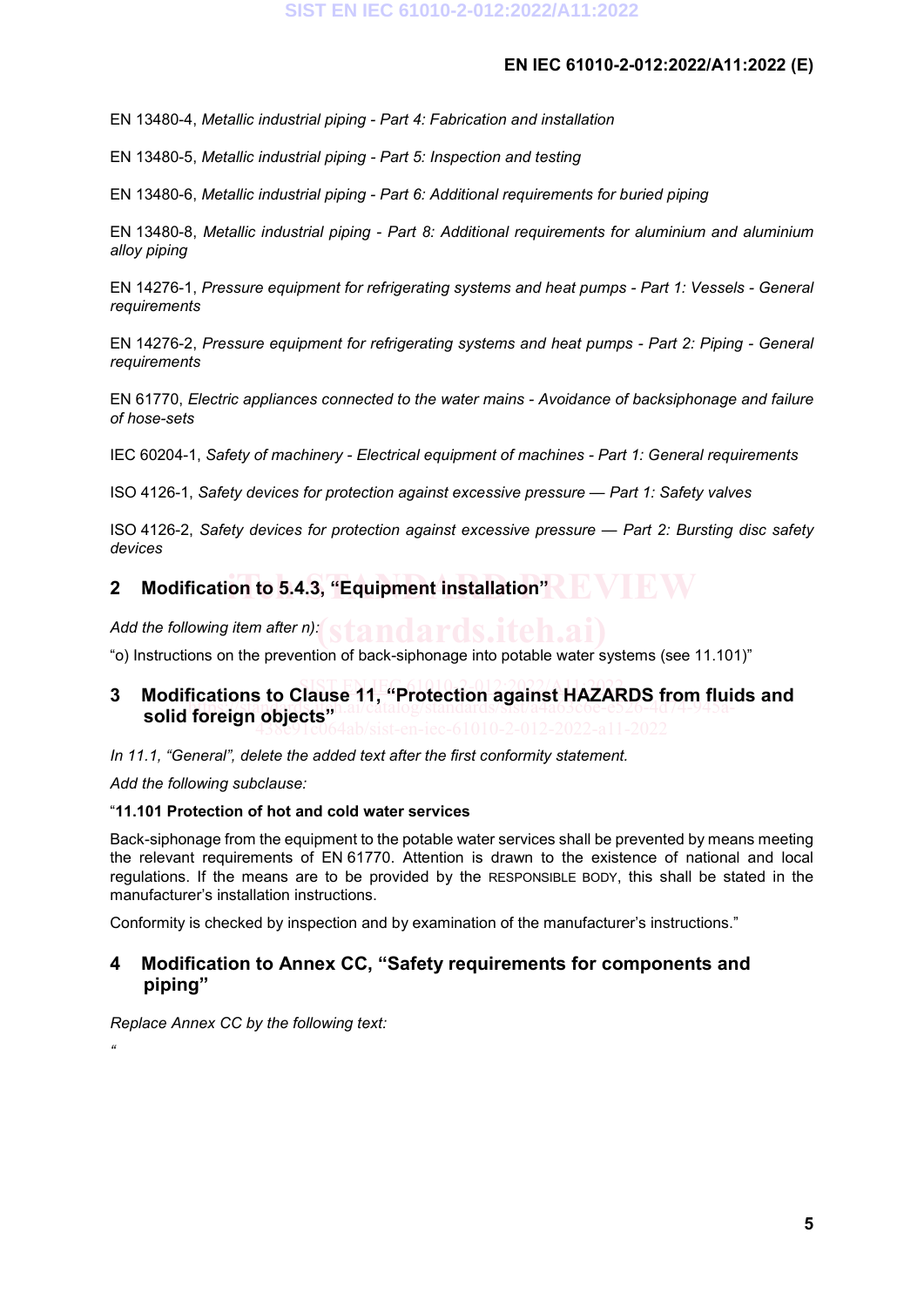## **Annex CC**

(normative)

#### **Safety requirements for components and piping**

The sealed system components can be considered pressure vessels as stated in the Pressure Equipment Directive (PED) 2014/68/EU according to the classification in Table CC.1 and Table CC.2. If the components or piping are classified as a Category II or a higher pressure vessel as stated in the PED, then the requirements of Table CC.3 shall apply including the use of a Notified Body to the PED.

| <b>Fluid</b> | <b>Nature</b>                  | PS (bar) $a$                                          | V(L)     | PS × V<br>(bar $\times$ L) | Category/Article           |
|--------------|--------------------------------|-------------------------------------------------------|----------|----------------------------|----------------------------|
| if           | and                            | and                                                   | and      | and                        | then                       |
|              |                                | $\leq 0.5$                                            |          |                            | Not subjected to PED<br>b  |
|              |                                | $> 0.5$ and $\leq 200$                                | $\leq 1$ |                            | Art. 4.3 <sup>C</sup>      |
|              |                                |                                                       |          | $\leq 25$                  | Art. 4.3 <sup>C</sup>      |
|              |                                |                                                       | >1       | $> 25$ and $\leq 50$       |                            |
| Group 1      | Gas<br>i Teh                   |                                                       |          | $> 50$ and $\leq 200$      | $\ensuremath{\mathsf{II}}$ |
|              |                                | $> 200$ and $\leq 1000$ $\leq 1$                      |          | ÷                          | Ш                          |
|              |                                | stondars, ite                                         |          | $>200$ and<br>$\leq 1000$  | III                        |
|              |                                |                                                       |          | > 1000                     | $\mathsf{IV}$              |
| htt          |                                | > 1000                                                |          |                            | IV                         |
|              | 438e91c<br>Liquid <sup>d</sup> | 2022-a11-20 ₹6,5% sist-en-iec-61010-2-012-2022-a11-20 |          |                            | Not subjected to PED<br>b  |
|              |                                | $> 0.5$ and $\leq 500$                                | $\leq 1$ |                            | Art. 4.3 <sup>C</sup>      |
|              |                                |                                                       |          | $\leq 200$                 | Art. 4.3 <sup>C</sup>      |
|              |                                | > 0,5 and ≤ 10                                        |          | > 200                      |                            |
|              |                                | > 10 and ≤ 500                                        | > 1      |                            | $\ensuremath{\mathsf{II}}$ |
|              |                                | > 500                                                 | < 1      | $\blacksquare$             | $\mathbf{II}$              |
|              |                                | > 500                                                 | > 1      | Ē,                         | $\mathbf{III}$             |

|  | Table CC.1 - Parameters of pressure vessels according to EN 14276-1 |  |
|--|---------------------------------------------------------------------|--|
|  |                                                                     |  |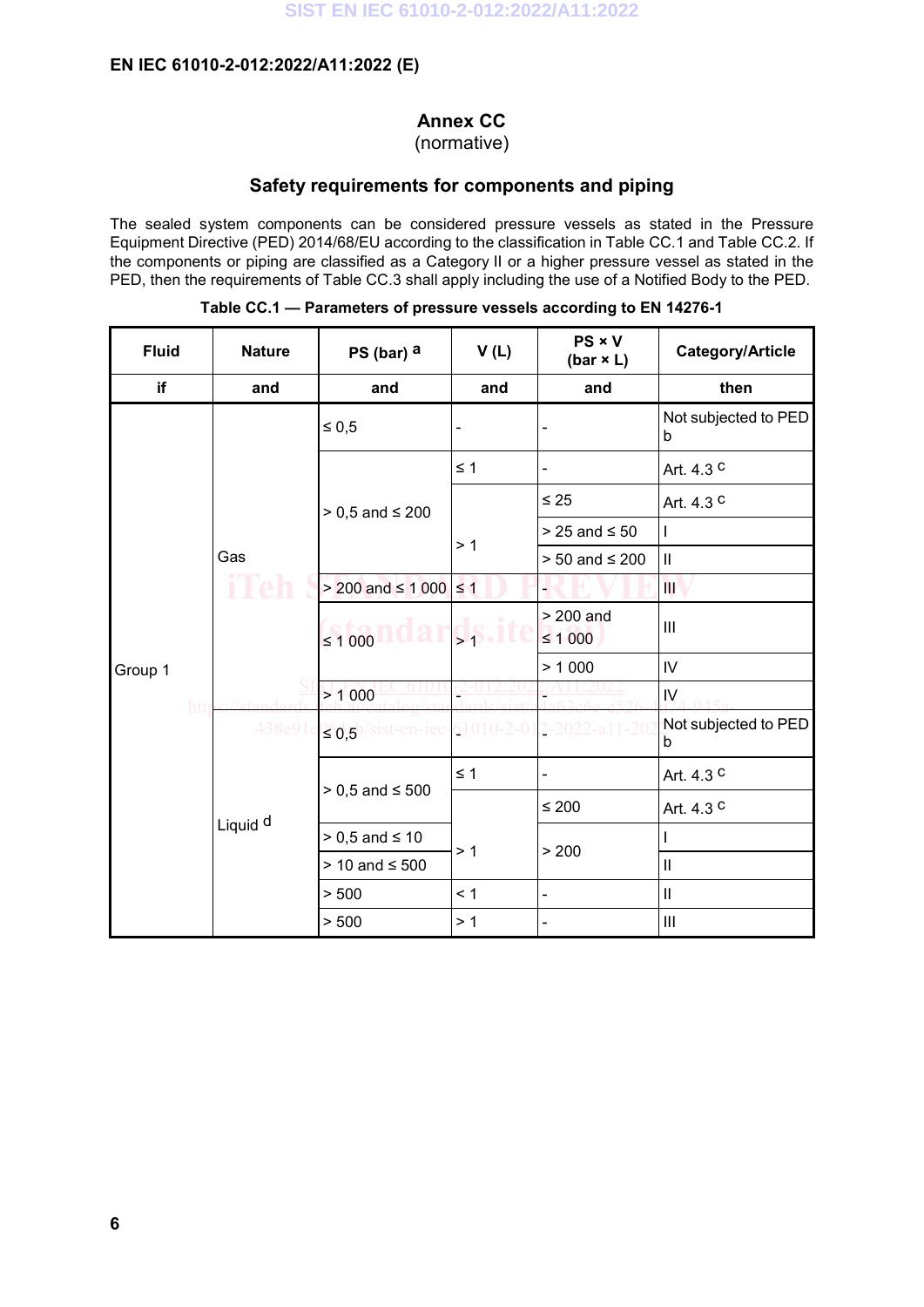|             | Gas                                                                                                                                                                      | $\leq 0.5$                  |           |                            | Not subjected<br>to<br>PED <sub>b</sub> |  |
|-------------|--------------------------------------------------------------------------------------------------------------------------------------------------------------------------|-----------------------------|-----------|----------------------------|-----------------------------------------|--|
|             |                                                                                                                                                                          | $> 0.5$ and $\leq 1000$     | $\leq 1$  |                            | Art. 4.3 <sup>C</sup>                   |  |
|             |                                                                                                                                                                          |                             | >1        | $\leq 50$                  | Art. 4.3 <sup>C</sup>                   |  |
|             |                                                                                                                                                                          |                             |           | $> 50$ and $\leq 200$      | L                                       |  |
|             |                                                                                                                                                                          |                             |           | $> 200$ and<br>$≤ 1000$    | Ш                                       |  |
|             |                                                                                                                                                                          |                             | $\leq 1$  |                            | III                                     |  |
|             |                                                                                                                                                                          | > 1 000 and<br>$\leq$ 3 000 |           | > 1 000 and<br>$\leq 3000$ | III                                     |  |
| Group 2     |                                                                                                                                                                          | > 0,5 and ≤ 4               | >1        | > 1000                     | III                                     |  |
|             |                                                                                                                                                                          | >4                          |           | > 3000                     | IV                                      |  |
|             |                                                                                                                                                                          | > 3000                      |           | ä,                         | IV                                      |  |
|             | Liquid <sup>d</sup>                                                                                                                                                      | $\leq 0.5$                  |           |                            | Not subjected to PED<br>b               |  |
|             |                                                                                                                                                                          | > 0,5 and ≤ 10              |           |                            | Art. 4.3 C                              |  |
|             |                                                                                                                                                                          | > 10 and ≤ 1 000            | $\leq 10$ | <u>וולדת ה</u>             | Art. 4.3 <sup>C</sup>                   |  |
|             |                                                                                                                                                                          | $> 10$ and $\leq 1000$      | >10       | $\leq 10000$               | Art. 4.3 C                              |  |
|             |                                                                                                                                                                          | $> 10$ and $\leq 500$       |           | > 10000                    | L                                       |  |
|             |                                                                                                                                                                          | > 1000                      | < 10      |                            |                                         |  |
|             |                                                                                                                                                                          | > 500                       | >10       | > 10000                    | $\mathbf{II}$                           |  |
| a<br>b<br>с | 1 bar = $0,1$ Mpa.<br>e91c064ab/sist-en-iec-61010-2-0<br>PED = Pressure Equipment Directive.<br>Art. 4.3 = reference to Article 4.3 of the Pressure Equipment Directive. |                             |           |                            |                                         |  |
| d           | Liquids are considered to be fluids having a vapour pressure of not more than 0,5 bar above the normal<br>atmospheric pressure (1 013 mbar).                             |                             |           |                            |                                         |  |